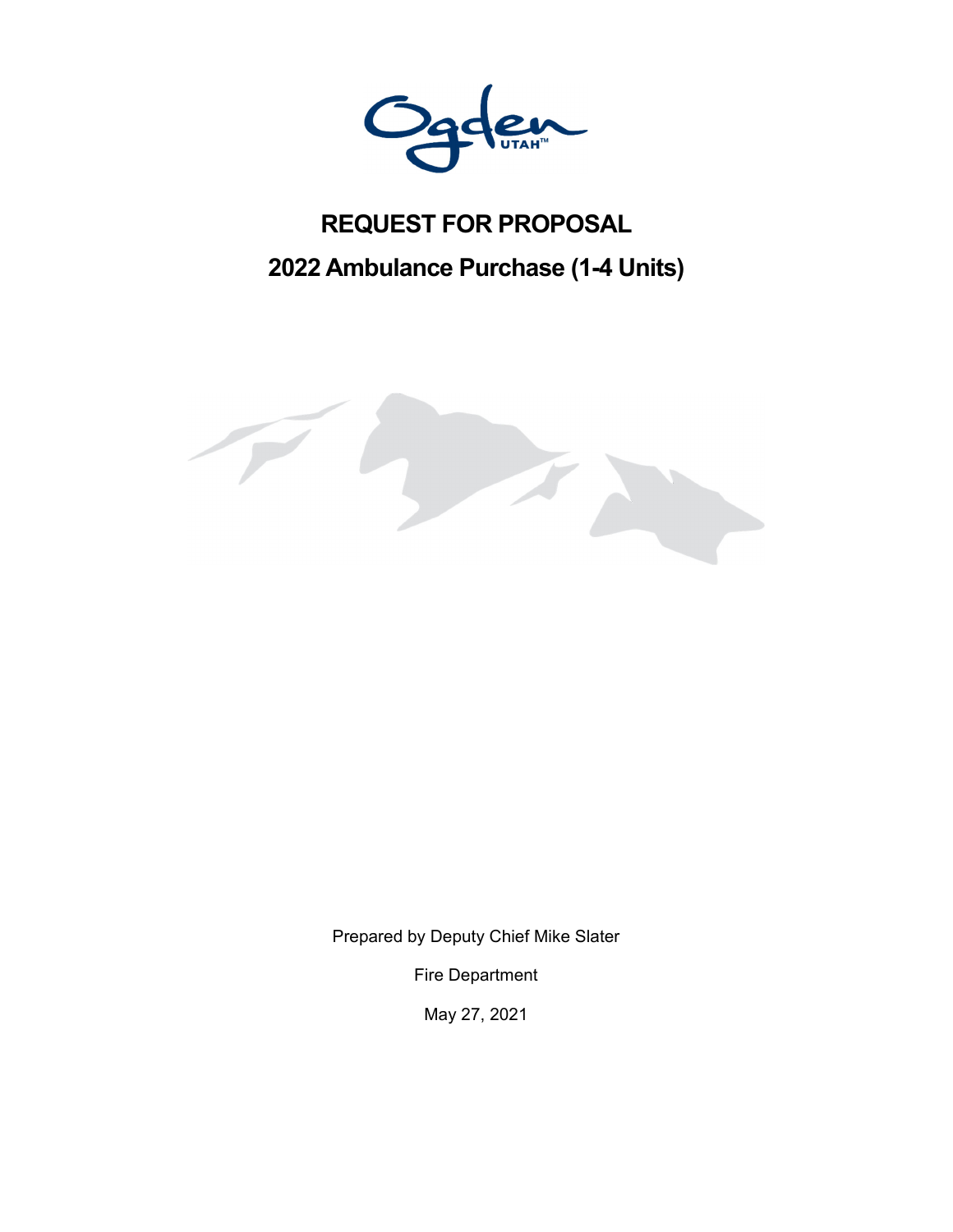# **REQUEST FOR PROPOSAL OGDEN CITY CORPORATION**

# **2022 Ambulance Purchase (1-4 Units)**

Ogden City is requesting sealed proposals from qualified offerors related to the purchase of at least one (1) up to total four (4) Ford F-450 ambulance units for its Fire Department.

Proposal packets are available and may be obtained by downloading from the Ogden City website at http://ogdencity.com/264/Purchasing.

Proposers are responsible for securing any and all addenda issued.

Responses to this Request for Proposal shall be submitted to the Purchasing Office, c/o 1<sup>st</sup> Floor Information Desk located at 2549 Washington Blvd, Ogden, UT, **no later than 1 PM, June 21, 2022. LATE PROPOSALS WILL NOT BE ACCEPTED.** 

The City reserves the right to accept or reject any proposal as it best serves its convenience and/or is found to be in the best interest of the City.

Ogden City encourages and welcomes bids from local, small, women and minority owned businesses and other disadvantaged business enterprises.

**Published**: May 28 & June 4, 2022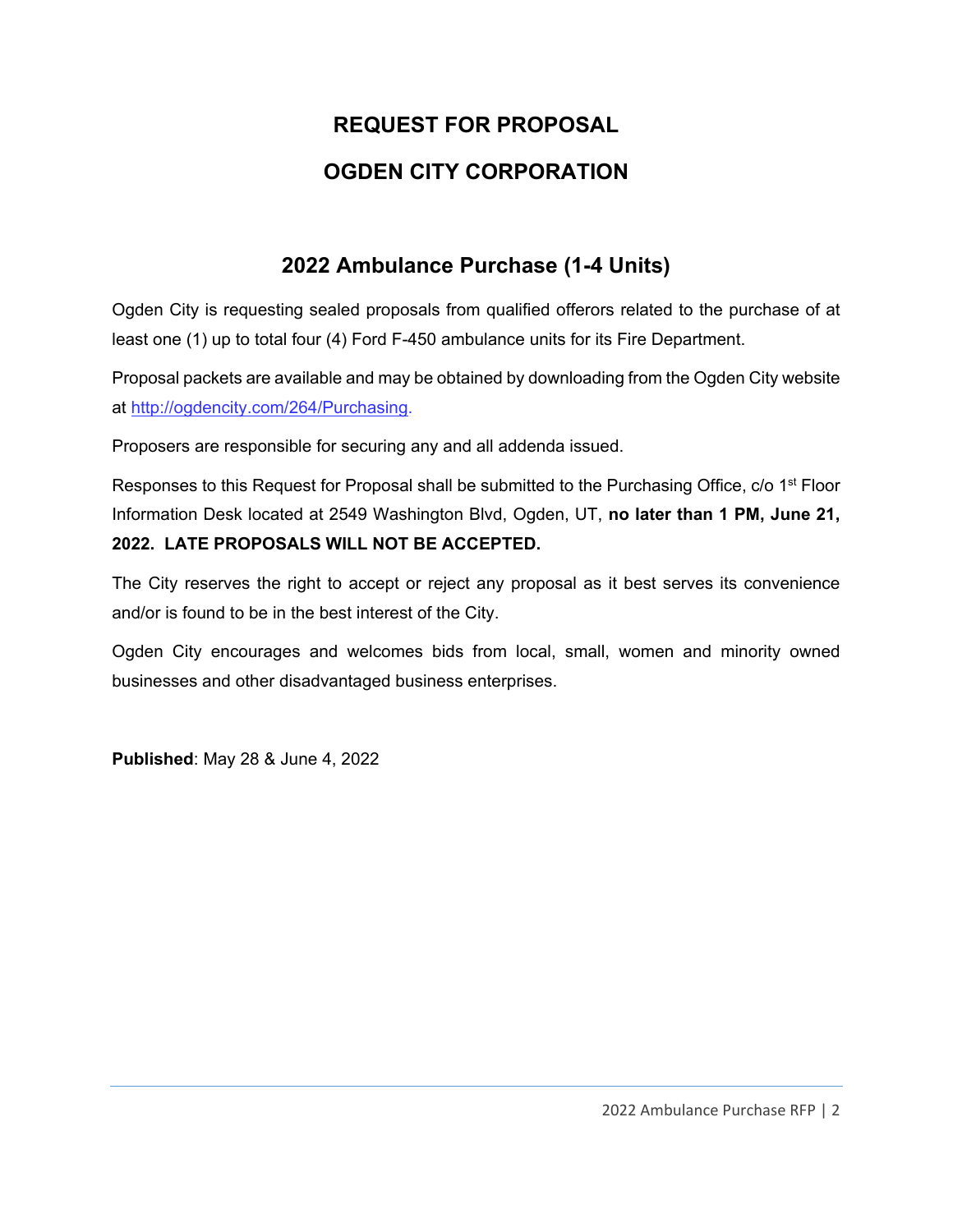# **REQUEST FOR PROPOSAL OGDEN CITY CORPORATION**

# **2022 Ambulance Purchase (1-4 Units)**

# **I. INTRODUCTION**

Ogden City desires to purchase at least one (1) up to total four (4) Ford F-450 ambulance units for its Fire Department. The purchase(s) will be made within a six-month period. Ogden City uses Ford Vehicles for all Ambulances within its fleet; therefore standardization of the chassis is paramount and must be the above described.

## **II. SPECIFICATIONS**

Refer to Exhibit A, Specification Document for the comprehensive list of requirements.

## **III. RESPONSE TO REQUEST FOR PROPOSAL**

- A. Each Proposal must include, as a minimum, the following information:
	- 1. Name, address, email and telephone number of company submitting the proposal.
		- a. Include the name and contact information of the person designated as the firm's representative.
	- 2. Company history Provide a description of the firm's experience and capability of fulfilling this contract if awarded. Include biographies and/or resumes for principal contacts.
	- 3. Exhibit A Specification Document Completed and signed form, include all pages.
	- 4. Exhibit B Bid Proposal Form Include price warranty and tentative dates for preconstruction meeting and delivery.
	- 5. References A list of three references that includes purchase info, dates, and contact information.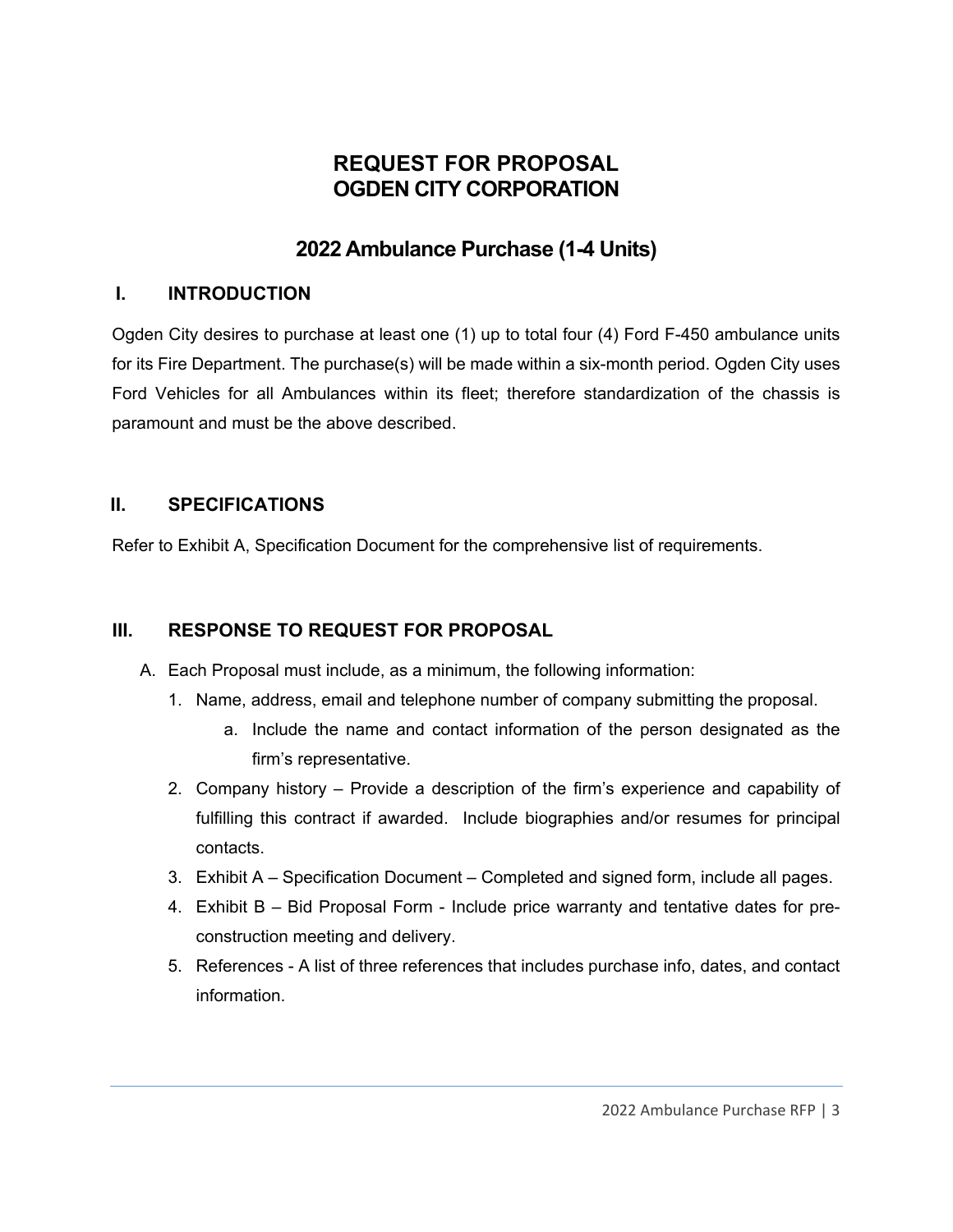- B. For City record keeping purposes, please do not use spiral or wire binding methods. The following methods will be accepted:
	- a. Submitted as loose leaf with binder clip
	- b. Submitted in a regular 3-ring binder
- C. Being selected and entering into an agreement does not guarantee the offeror will be extended the purchase order /contract.

# **IV. EVALUATION OF PROPOSALS**

Proposals will be evaluated in accordance with the criteria listed below:

| A. Cost Proposal                   | 40%        |
|------------------------------------|------------|
| B. Timeliness of delivery          | 30%        |
| C. References                      | <b>20%</b> |
| D. Company background & experience | 10%        |

In the initial phase of the proposal evaluation process, the evaluation committee will review all proposals timely received. Non-responsive proposals (those received after the deadline or not conforming to RFP requirements) will be eliminated. The remaining proposals will be evaluated in a cursory manner to eliminate from further consideration those proposals which in the judgment of the evaluation committee fail to offer sufficient and substantive provisions to warrant further consideration. Each bidder bears sole responsibility for the items included or not included in the response submitted by that bidder. The City reserves the right to disqualify any proposal that includes significant deviations or exceptions to the terms, conditions and/or specifications in this RFP.

At the conclusion of this initial evaluation phase, finalist proposals will be selected for detailed review and evaluation. The City may require an in-person presentation by a bidder to supplement their written proposal.

All proposals in response to this RFP will be evaluated in a manner consistent with the Ogden City policies and procedures.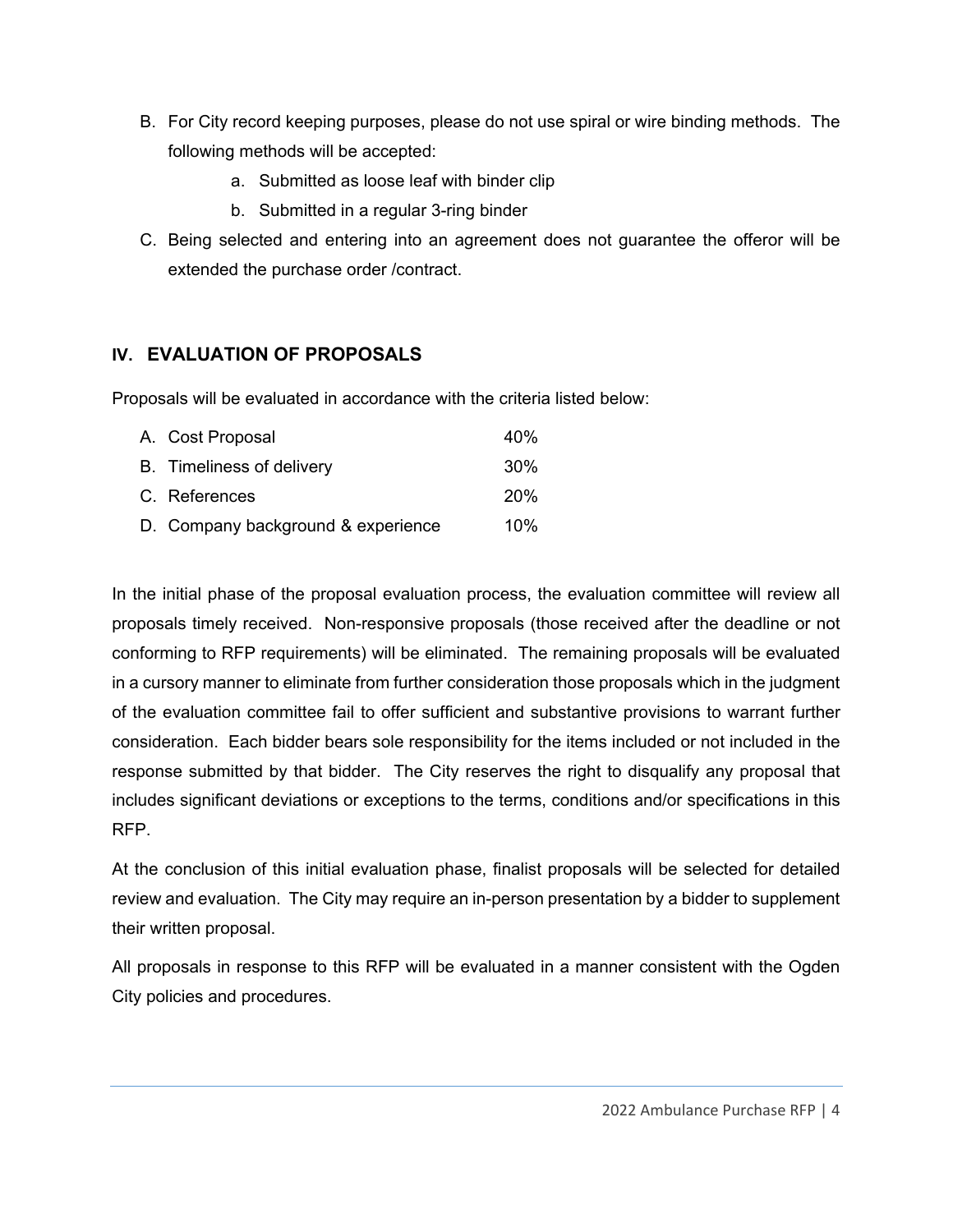#### **V. Insurance Requirements**

The successful proposer shall procure and maintain for the duration of the contract the required insurance against claims for injuries to persons or damages to property, which may arise from or in connection with the performance of this agreement. The Contractor shall pay the cost of such insurance.

a. The amount of insurance shall not be less than:

- i) Commercial General Liability: Minimum of \$3,000,000 commercial general liability coverage with \$1,000,000 for each occurrence. Policy to include coverage for operations, contractual liability, personal injury liability, products/completed operations liability, broad-form property damage (if applicable) and independent contractor's liability (if applicable) written on an occurrence form.
- ii) Business Automobile Liability: \$1,000,000 combined single limit per occurrence for bodily injury and property damage for owned, non-owned and hired autos.
- iii) Workers' Compensation and Employer's Liability: Worker's Compensation limits as required by the Labor Code of the State of Utah and employer's liability with limits of \$1,000,000 per accident.
- b. Each insurance policy required by this Agreement shall contain the following clauses:
	- i) "This insurance shall not be suspended, voided, canceled, reduced in coverage or in limits except after thirty days prior written notice by certified mail, return receipt requested, has been given to the Ogden City Corporation".
	- ii) "It is agreed that any insurance or self-insurance maintained by Ogden City Corporation, its elected or appointed officials, employees, agents and volunteers shall be excess of Contractor's insurance and shall not contribute with insurance provided by this policy."
- c. Each insurance policy required by this Agreement, excepting policies for Workers' Compensation, shall contain the following clause in a separate endorsement: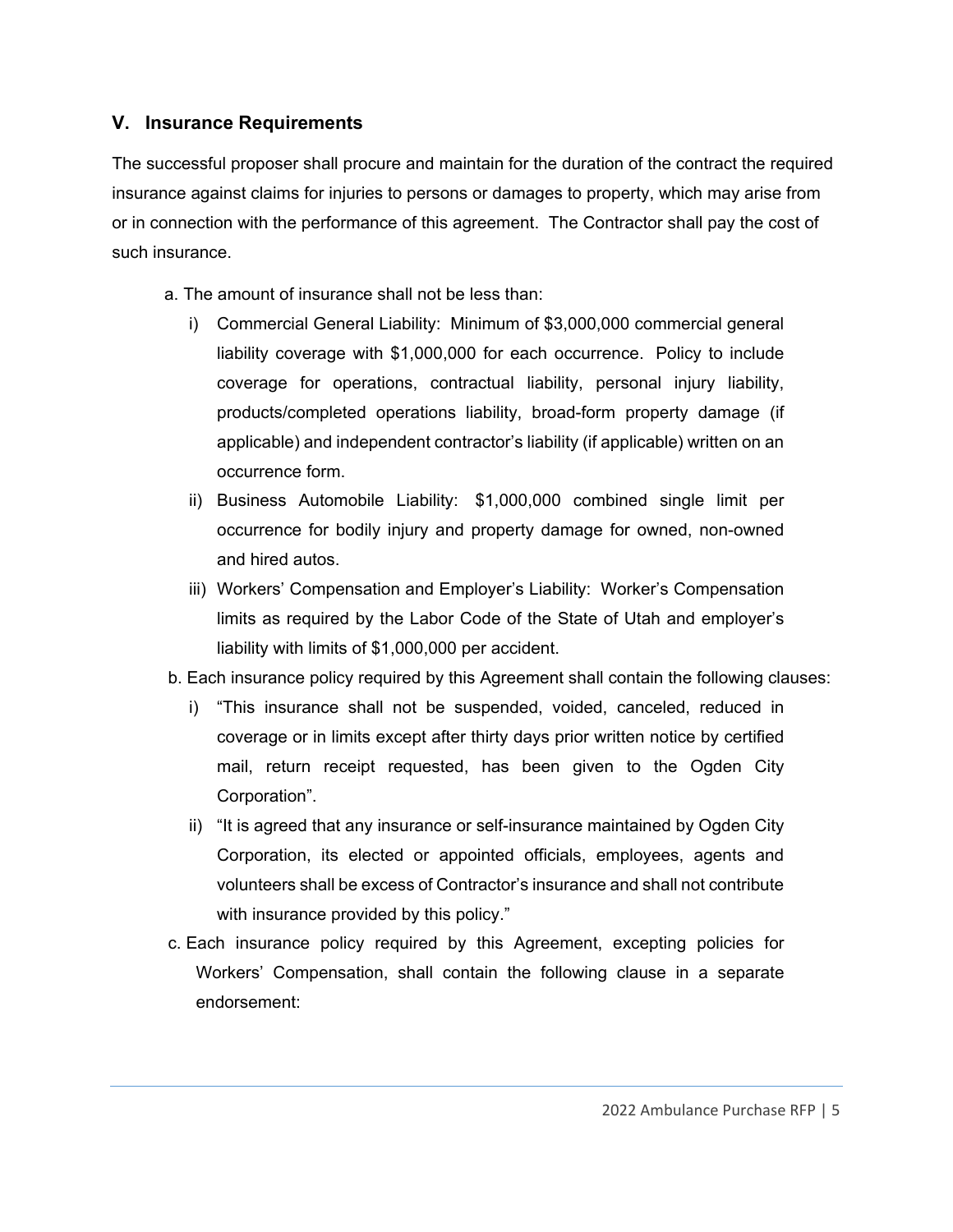- i) "Ogden City Corporation, its elected and appointed officials, employees, volunteers and agents are to be named as additional insureds in respect to operations and activities of or on behalf of, the named insured as performed under Agreement with Ogden City Corporation."
- d. Insurance is to be placed with insurers acceptable to and approved by Ogden City Corporation. Contractor's insurer must be authorized to do business in Utah at the time the license is executed and throughout the time period the license is maintained, unless otherwise agreed to in writing by Ogden City Corporation. Failure to maintain or renew coverage or to provide evidence of renewal will be treated as a material breach of contract.
- e. City shall be furnished with original certificates of insurance and endorsements effecting coverage required within, signed by a person authorized by that insurer to bind coverage on its behalf. All certificates and endorsements are to be received by the City before work begins on the premises.
- f. City reserves the right to require complete, certified copies of all required insurance policies at any time.
- g. Any deductibles or self-insured retentions must be declared to and approved by the City. At the option of the City, either: the insurer shall reduce or eliminate such deductibles or self-insured retentions as respect to the City, their elected and appointed officials, employees, agents and volunteers; or Contractor shall provide a financial guarantee satisfactory to the City guaranteeing payment of losses and related investigations, claim administration and defense expenses.
- h. Contractor shall include all of its contractors as insured under its policies or shall furnish separate certificates and endorsements for each contractor. All coverages for Contractor's contractors shall be subject to all of the requirements stated herein.
- i. Nothing contained herein shall be construed as limiting in any way the extent to which Contractor may be held responsible for payments of damages to persons or property resulting from the activities of Contractor or its agents, employees, invitees or contractors upon the Premises during the License Period.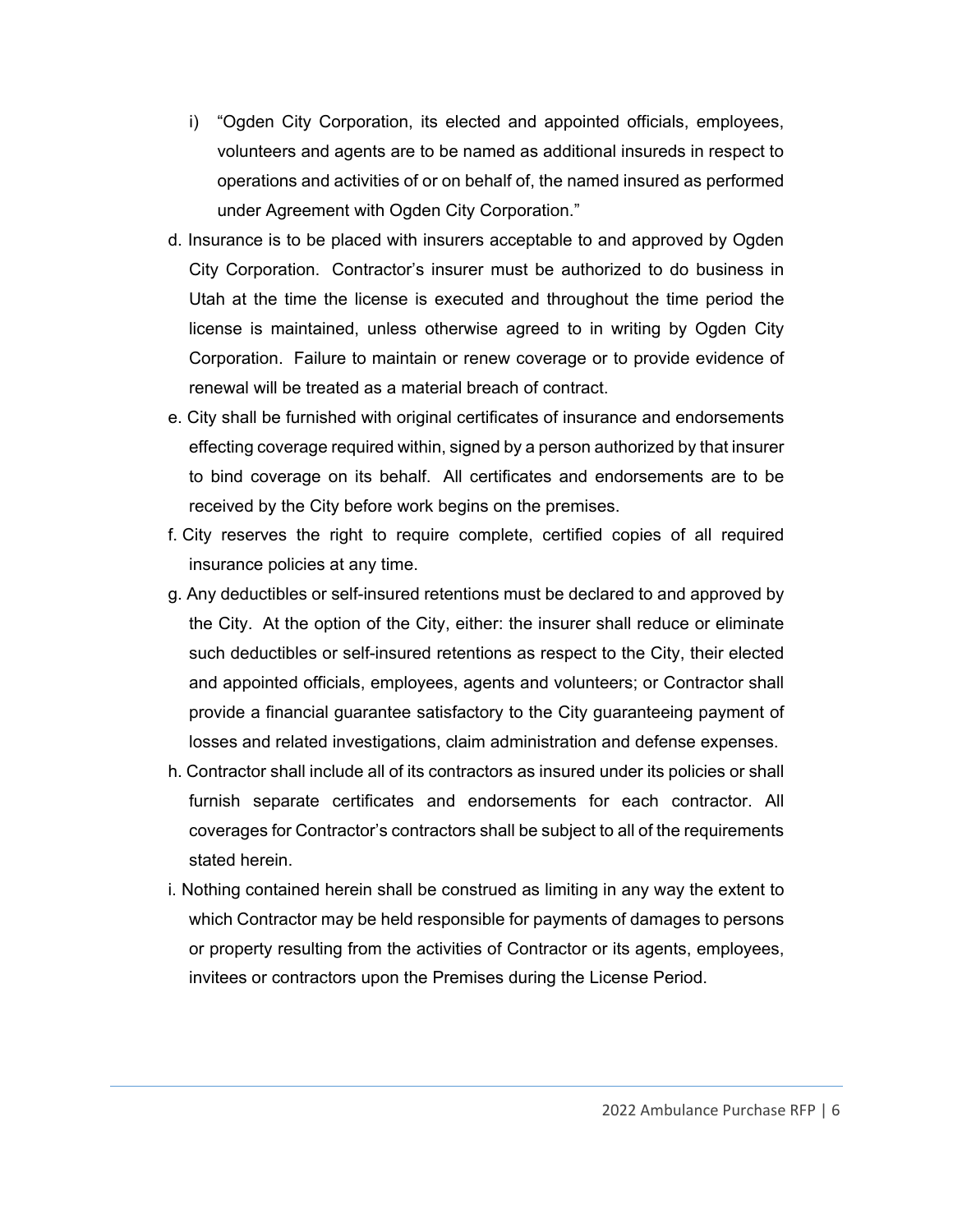## **VI. GENERAL TERMS AND CONDITIONS**

- A. Qualified respondents shall be Licensed Contractors in the State of Utah, for this type of work, and who meet Ogden City's insurance and bonding requirements, and have experience with all work defined in the scope of work.
- B. For projects that are security-sensitive in nature, Ogden City reserves the right to conduct a criminal background check of each person who will be providing services in response to this RFP. If requested, Contractor shall submit a BCI Criminal History Report dated within 30 days of response to RFP for each employee who will be on-site, that shows "Criminal History Verified" and has Arrest History attachments. Employees who have any convictions on their BCI record may be subject to further review and approval by Ogden City. Ogden City may reject any response to this RFP that involves services from a person or entity that Ogden City determines is unfit or unqualified to fulfill the requirements of this RFP.
- C. All work must meet current industry standards including all Federal, State and local rules and regulations.
- D. The City reserves the right to request clarification of information submitted, and to request additional information from any proposer.
- E. Ogden City will make every effort to ensure all offerors are treated fairly and equally throughout the entire advertisement, review and selection process. The procedures established herein are designed to give all parties reasonable access to the same basic information.
- F. Cost of Developing Proposals All costs related to the preparation of proposals and any related activities are the sole responsibility of the offeror. Ogden City assumes no liability for any costs incurred by offerors throughout the entire selection process.
- G. Proposal Ownership Once submitted, all proposals, including attachments, supplementary materials, addenda, etc. become the property of Ogden City and will not be returned to the offeror.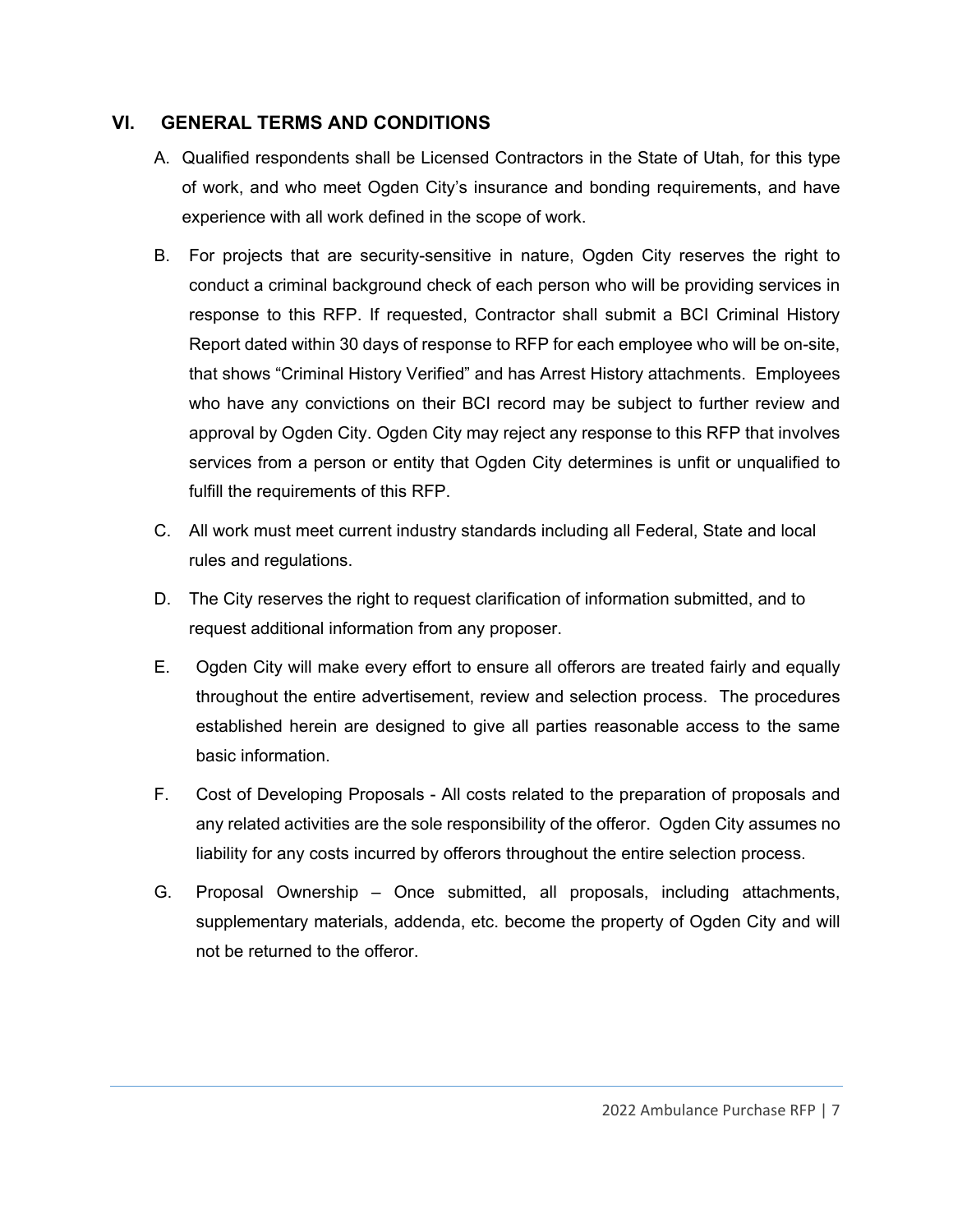- H. Conflict of Interest No member, officer, or employee of Ogden City, during his or her tenure shall have any interest, direct or indirect, in this contract or the proceeds thereof, except as permitted by Ogden City policy.
- I. Non-Collusion The offeror guarantees the proposal is not a product of collusion with any other offeror and no effort has been made to fix the proposal price or any offeror or to fix any overhead, profit of cost estimate of any proposal price.
- J. Award of Contract The selection of the company will be made by a selection committee comprised of city employees. Ogden City reserves the right to negotiate and hold discussions with prospective service providers as necessary, however, Ogden City may award this contract without discussion of proposals received from prospective service providers. The selected company shall enter into a written agreement with Ogden City. Ogden City reserves the right to cancel this Request for Proposal. Ogden City reserves the right to reject any or all proposals received. Furthermore, Ogden City shall have the right to waive any informality or technicality in proposals received, when in the best interest of Ogden City. Ogden City reserves the right to segment or reduce the scope of services and enter into contracts with more than one vendor.
- K. Pursuant to the Utah Government Records Access and Management Act (GRAMA), records will be considered public after the contract is awarded. If an offeror wishes to protect any records, a request for business confidentiality may be submitted to the Ogden City Recorders Office at the time of bid submission. The form can be accessed through the Recorder's webpage at: https://www.ogdencity.com/DocumentCenter/View/7004/Busiiness-Confidentiality-Claim-form

## **VII. BONDING REQUIREMENTS**

Submission of a Bid constitutes a promise that the Bidder will enter into a contract with Ogden City. Bidders should carefully examine all requirements, including the required Bonds and insurance to be provided by the Bidder.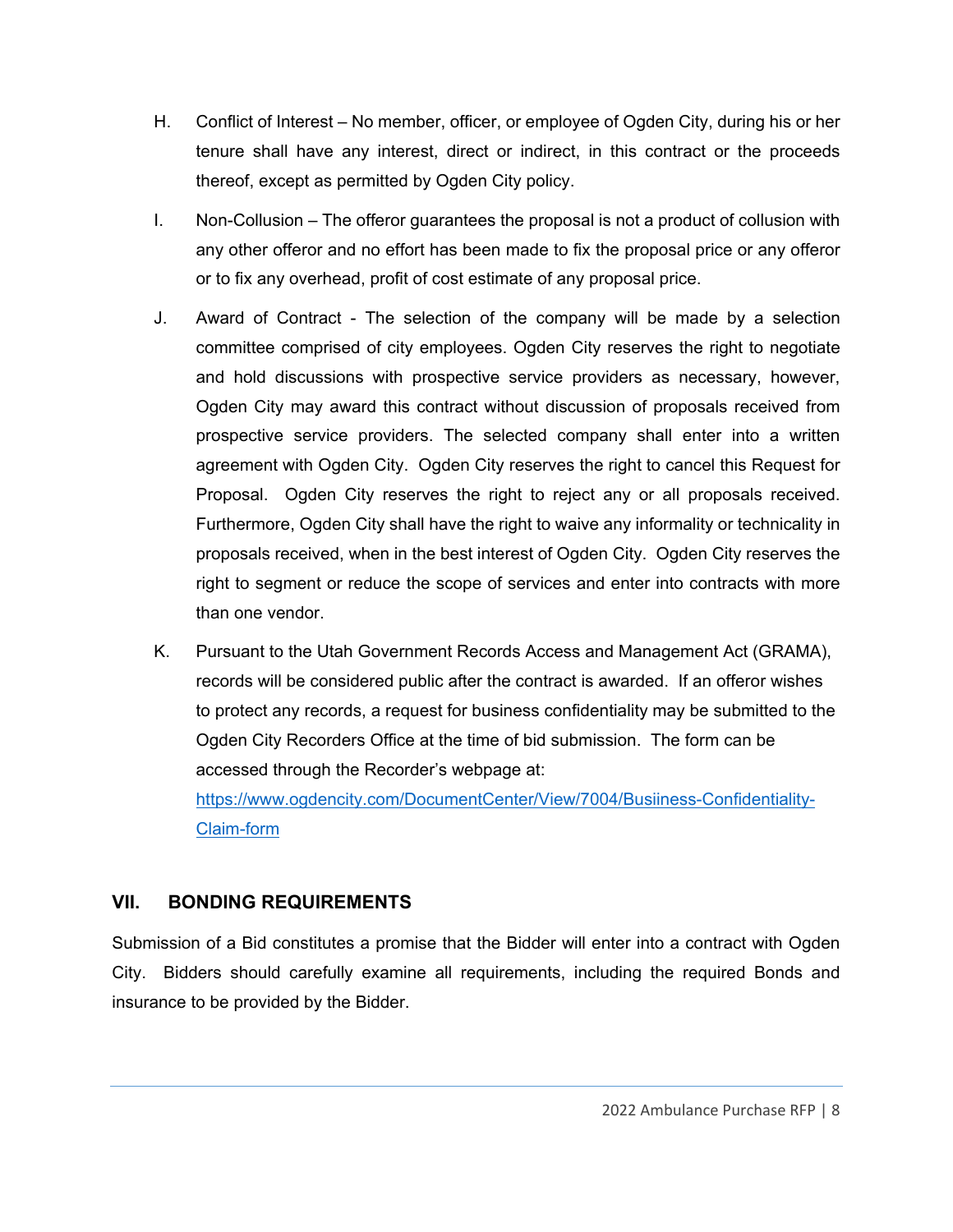# **A. CONTRACT SECURITY**

- 1. The Performance Bond is a guarantee of faithful performance of the requirements of the Contract Documents, including all applicable warranties. The Payment Bond is a guarantee of payment of all labor, materials, or supplies used directly or indirectly in the prosecution of the work provided in the Specification Document.
- 2. The sum of the Performance Bond and the Payment Bond shall be increased or decreased during the work if Contract Modifications, Change Orders or Addenda increase or decrease the total contract price. The sum of each bond shall be in an amount equal to the completed contract price at the completion of the work.
- 3. Owner does not provide any release of Performance Bonds or Payment Bonds. The bonds are in effect throughout all periods during which a suit may be brought under the provisions of applicable law.

# **VIII. GOVERNING INSTRUCTIONS**

This Request for Proposal will constitute the governing document for submitting Proposals and will take precedent over any oral representations.

# **IX. CONTACT PERSON**

For any questions related to this RFP, please contact the Ogden City Purchasing office via email purchasing@ogdencity.com or at (801) 629-8742.

The question-and-answer period ends at 3 PM on June 15, 2022.

# **X. SUBMISSION OF PROPOSALS**

**No later than 1 PM, June 21, 2022;** proposers shall submit six (6) copies of the proposal and required documents in a sealed envelope.

On the envelope, indicate your company's name and the RFP name "Ambulance Purchase."